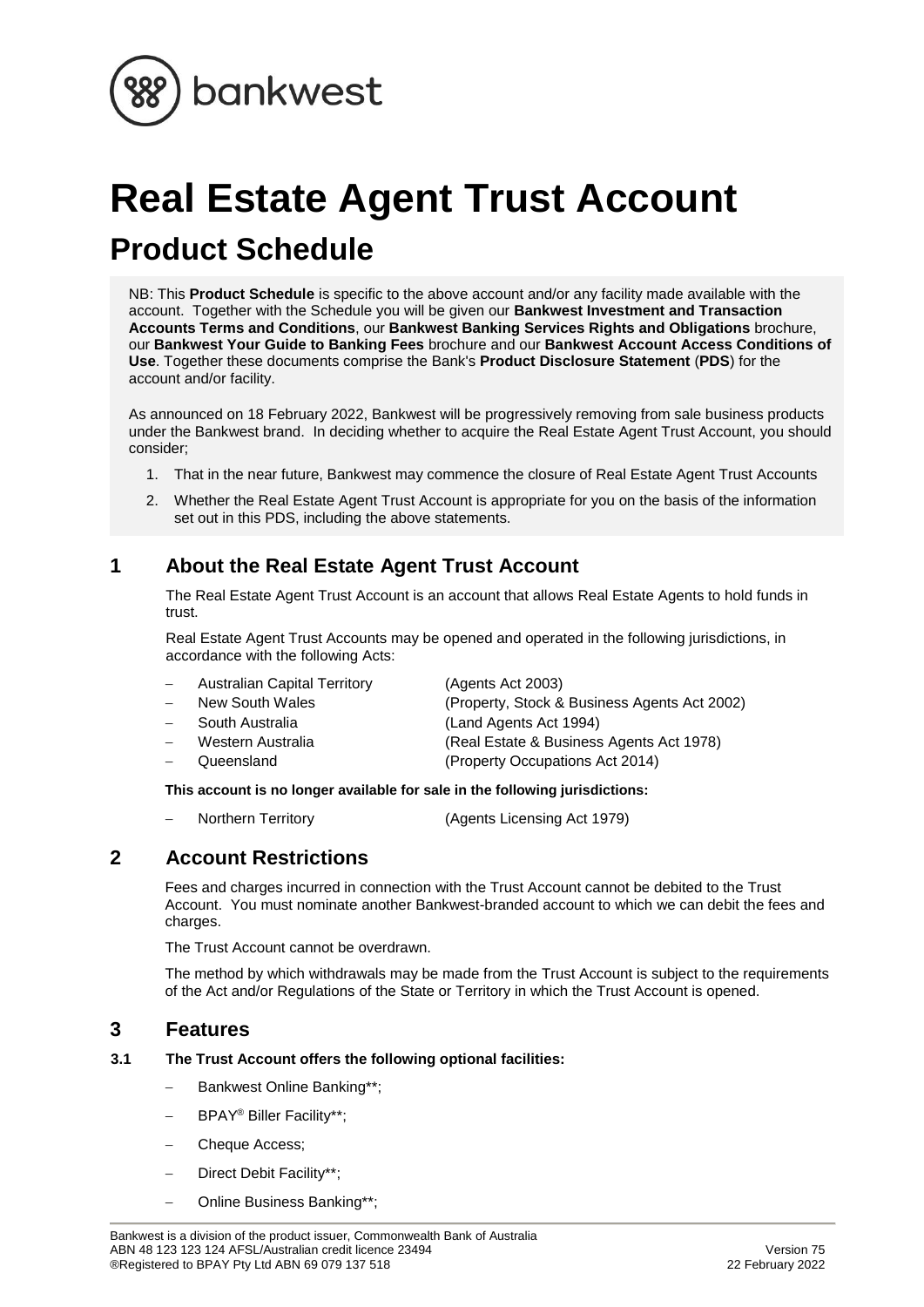- Periodical Payments\*\*; and
- Phone Banking\*\*.

\*\*The availability of these facilities is subject to compliance with the relevant Act and/or Regulations of the State or Territory in which the Trust Account is opened. If you are based in a jurisdiction that does not permit making a withdrawal from the Trust Account using a particular facility listed above, you must not use that facility to make a withdrawal from the Trust Account.

#### **3.2 Online Business Banking**

As a customer on this account, you may also be entitled to apply for our Online Business Banking service. If you apply for that service, you will be provided with a separate Product Disclosure Statement and your use of the service will be a matter of separate agreement with us. For further information, including information on how to apply, please go to bankwest.com.au.

**3.3** There is no minimum deposit required to open the Trust Account.

#### **3.4 BPAY® Biller Facility**

BPAY® Biller Facility provides an efficient and easy payment method 24/7 for your customers to pay directly into your nominated account through the flexibility of paying from their cheque, savings or credit card accounts. Those payments are provided into your account as cleared funds. BPAY Biller Facility cannot be used to make payments from a trust account. Separate fees are applicable for this service. As a customer on this account, you may have the option of applying to become a Participating BPAY® Biller. If you apply for that service, your use of the service will be a matter of separate agreement with us. For further information, including information on how to apply, please email [bpay@bankwest.com.au](mailto:bpay@bankwest.com.au) or alternatively go to bankwest.com.au for further information.

## **4 Fees and Charges**

#### **4.1 Maintenance Fee**

The Trust Account is free of maintenance fees.

#### **4.2 Paper Based Fees**

The Trust Account allows 20 free paper transactions per month.

Each paper transaction over the fee free limit will incur a \$0.60 fee.

A paper transaction is any customer or third party-initiated transaction in the form of a deposit or withdrawal including cheque deposit or withdrawal made at a Bankwest-branded Branch, or Bank@Post.

For example - A deposit to an account with two cheques will count as three transactions, one for the deposit (which is charged as a branch transaction) and one for each cheque lodged because each item requires individual processing.

Additionally, one or more of the paper-based service fees described in our Bankwest Your Guide to Banking Fees brochure will also apply each time a paper-based service described in that brochure is provided. Each such service fee will apply regardless of whether a paper transaction fee described above is payable.

#### **4.3 Electronic Fees**

The Trust Account allows 20 free electronic transactions (where available) per month.

An electronic transaction is any transaction using electronic means that debits or credits the account.

Each electronic transaction over the fee free limit will incur a \$0.25 fee – however, this fee does not apply for an electronic transaction made using Online Business Banking (which is subject to a separate agreement and separate fee regime).

Electronic Fees are charged to the account on the first business day of the following month.

Additionally, one or more of the electronic based service fees described in our Bankwest Your Guide to Banking Fees brochure will also apply each time an electronic based service described in that brochure is provided. Each such service fee will apply regardless of whether an electronic transaction fee described above is payable.